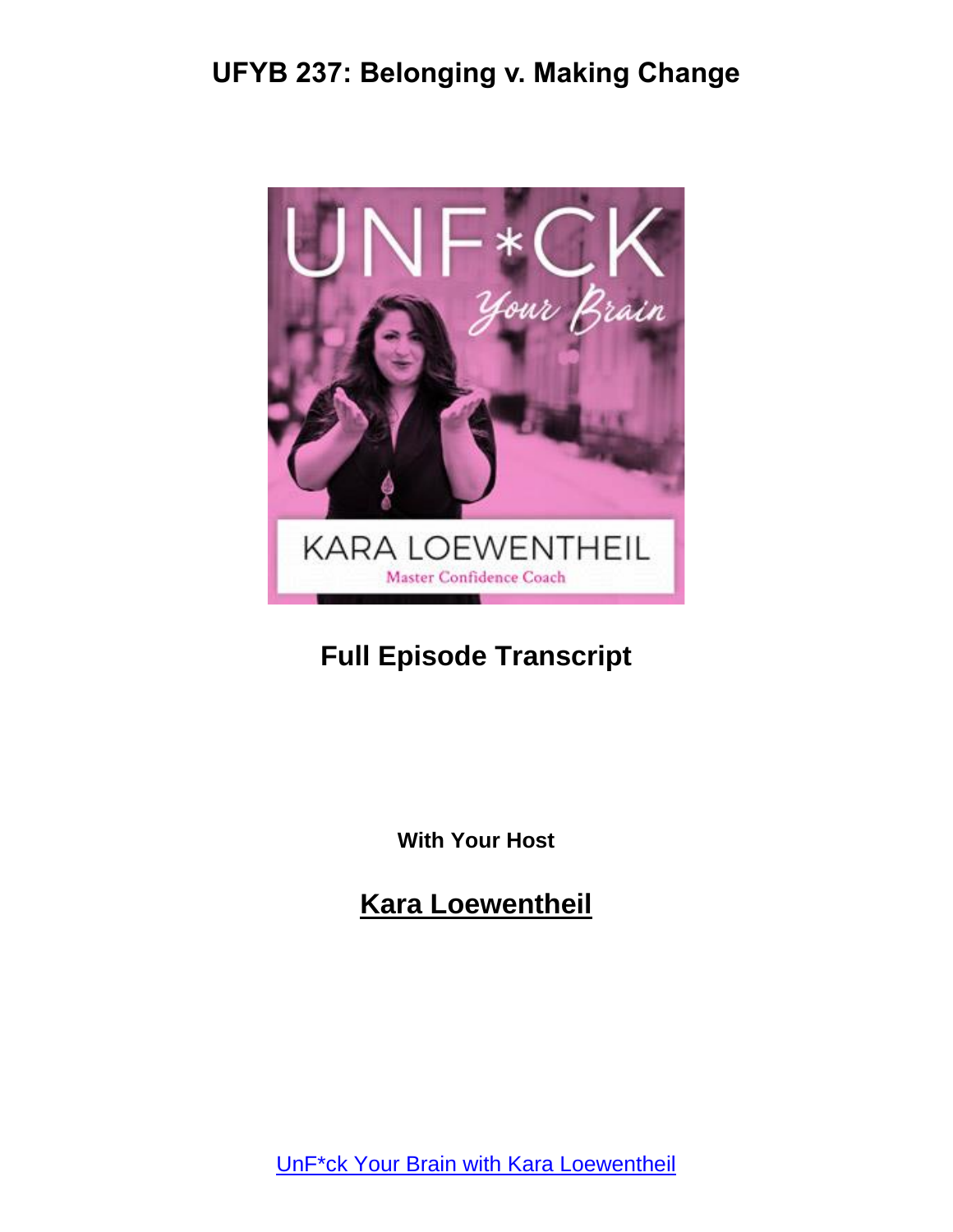Welcome to *Unf\*ck Your Brain*, the only podcast that teaches you how to use psychology, feminism, and coaching, to rewire your brain and get what you want in life. And now here's your host, Harvard Law School grad, feminist rockstar, and master coach, Kara Loewentheil.

Hello, my chickens. So I don't know about you, but I'm feeling just the teensiest burnt out or have been, at least. There's so many amazing things happening in my life, in my business. And yet the world is really a lot right now. And I have definitely had a few days over the course of the past few months when I felt like I was kind of one step-toe away from breaking down and weeping and losing my mind.

And that's how I feel as somebody who manages their mind professionally. So I know that some of you are feeling that way and so much worse. It has just been a real couple of years. And then a real couple of months we've had the pandemic. We've had the war on Ukraine. Gas prices are up. Inflation might be going up.

Now we have the leaked Supreme Court draft, potentially overturning Roe v Wade. There's just a lot of shit going on in the world and it can be exhausting to try to handle all that. And our fears about the future and our own fucking lives, right? And making sure that the kids get to school on time and everybody has their lunches.

And we ate a vegetable today and we got some sleep and we remembered to say something nice to our partner. And we went and did our jobs. And maybe we took care of our parents and everything else that we're dealing with. Because of all of that, I have been putting together a special offering for all of you, a special solution, and it is called the 2022 Burnout Breakthrough.

And this is going to be a five-day, short-lived, punchy, to-the-point, incredibly effective and powerful training that I am going to be doing on all about how to heal, repair, and prevent burnout. So we're going to heal the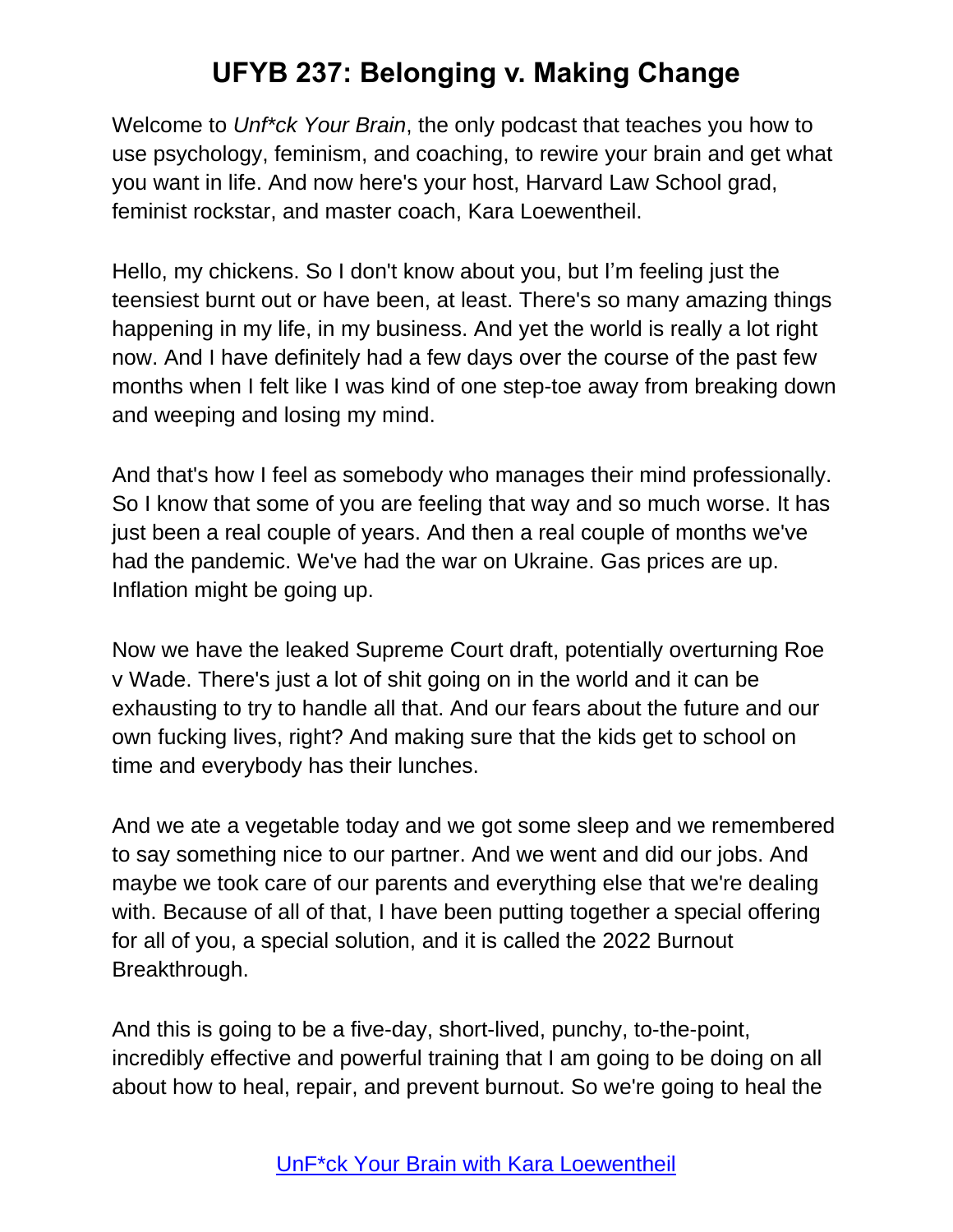burnout you have and help you create more resilience now and help you create an emotional life where you don't have to fear burnout in the future. You know how to handle it if it ever comes up, but you can really even prevent it from happening.

So we're just putting the finishing touches on it. It's not ready for you to sign up quite yet, but I know that some of you are going to want first dibs. So here's how you can get on the list. Go to unfuckyourbrain.com/breakthrough.

Or you can, that's all one word, breakthrough, or you can text your email to +1 347 997 1784. Text your email to +1 347 997 1784. And then the code word is breakthrough, all one word, and you will be able to get on the waitlist to be the first to hear about it. I'm really excited about this.

I am putting together all new material on what burnout is, what causes burnout, how we can address burnout, how we can prevent burnout. We're going to have live training and teaching every day for a week. You're going to have the opportunity to get coaching and get access to live coaching calls, to work on implementing what I teach.

There's going to be a pop-up Facebook group, just for the challenge where I'm going to be in there, my community team, our coaches, are going to be in there helping you out, supporting you, helping you apply everything I teach. It's going to really be the strongest, most powerful, most simple practices you can use because if you're already burnt out, you really don't have a lot of time and bandwidth for a lot more.

So really, really excited about it. I cannot wait to share it with you all as soon as it is ready. So if you want to be the first to know unfuckyourbrain.com/breakthrough or text your email to +1 347 997 1784. And you will be first up to hear about the 2022 Burnout Breakthrough.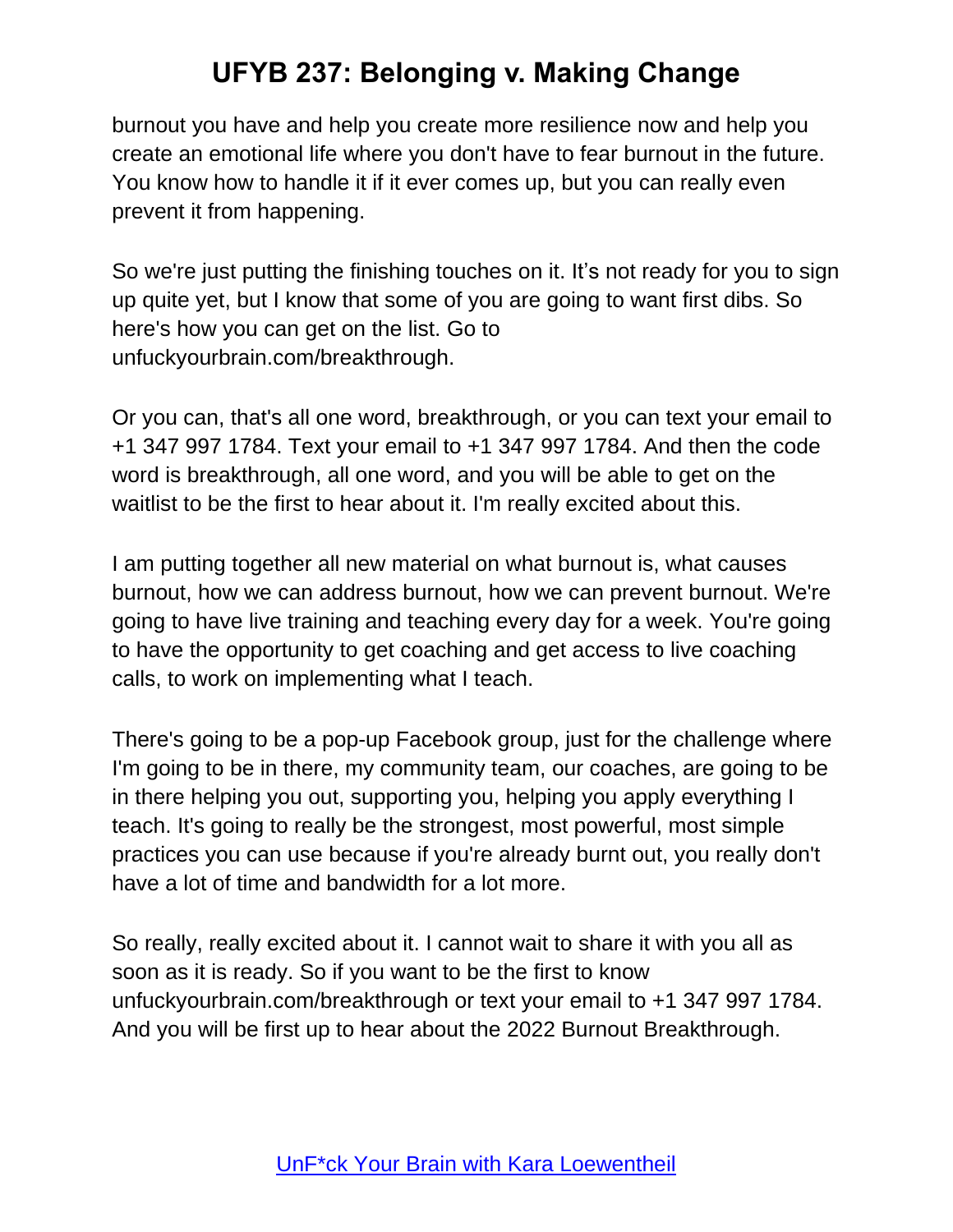Hello my chickens. How are we doing today? I am coming off of several weeks of events, and trips, and masterminds, and my brain's a little bit tired. But it's always so good to be around other people who are thinking about their life intentionally and who believe in coaching and the power of managing your mind. It's such an important thing to kind of surround yourself with people who want to be evolving and changing their lives. That's not to say that all your family and all your friends need to also get into self-coaching and join The Clutch.

I mean sure they should but they don't have to. But it is important to seek out that community, to be around people who you have that in common with. And that really leads me actually to the topic of today because I want to talk about kind of different kinds of belonging and how we can create and facilitate change and when that's intention with our desires to belong. So, at my last mastermind meeting I was looking around the room and reflecting as I often do on how different the backgrounds are of everybody in that room. And this is my small mastermind group.

I am in a peer mastermind where everyone is a life coach and doing seven figures or more in their business. We know each other from having gone through coach certification or master coach certification together, different ways. So, we come from very different places. There's me, obviously I went to Harvard Law School. I did reproductive rights litigation and academia. And then a couple of people who have maybe similar backgrounds to me, one person was a doctor before she became a coach. One person was a nurse before she became a coach.

One of them worked in the social justice and non-profit world also. But then also one of us was an occupational therapist. And one of us sold mops in Walmart. And one person was the first in her family to go to go college. And one person didn't go to college at all. And one person swears all the time which is me, not only one, others of them swear too. And then one of us is a member of the Church of Latter Day Saints and doesn't swear at all. We have such different backgrounds and experiences.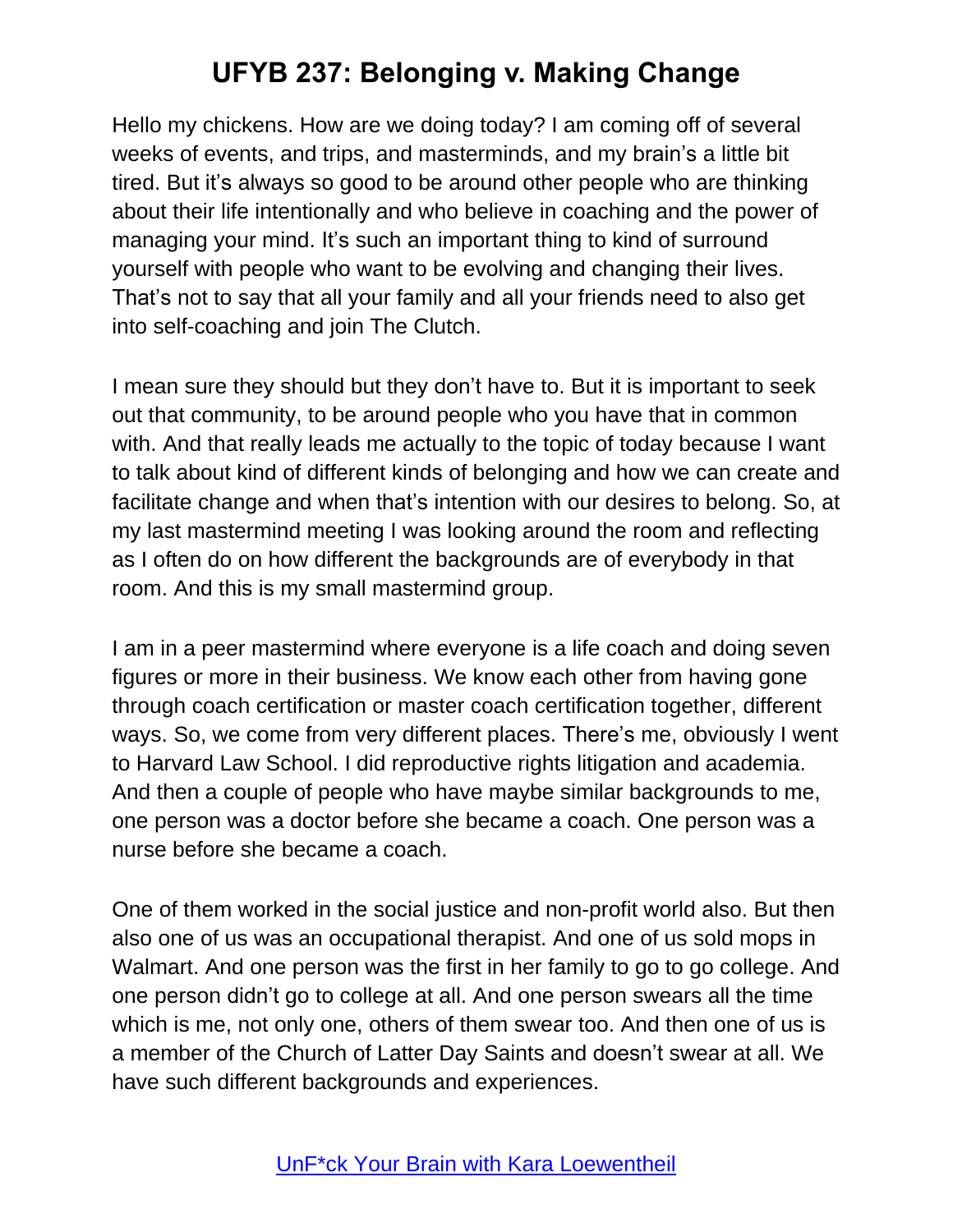And one of the things that I have thought about a lot as I made this transition from working in a sort of very traditional in a weird sense, I don't mean kind of conservative. I mean East Coast elite educational social justice oriented world and what the transition like was going from that to being a life coach. And what kind of diversity are prized in different environments. And so, in my kind of elite educational social justice world there was more kind of diversity of backgrounds and marginalized populations in many ways than the life coaching industry in terms of people's racial and ethnic identity and community.

But actually, not that much or not as much diversity of socioeconomic, and class, and educational backgrounds, makes sense. And then the life coaching industry has not historically had enough diversity of marginalized populations and people's racial and ethnic identities. But has more variety in kind of life experience and background along socioeconomic educational kind of axis. And obviously I think all these forms of diversity are super important. And ideally any sphere that you are in or any life that you create is going to have true diversity across different identity and belief lines.

So, it's not like one of these is better than the other, they're just different. It's just interesting to think about what kinds of differences I saw in these two different communities. And one of the reasons I'm bringing this up is that while I was at that trip I was having a conversation with my friend, Rachel. And Rachel used to do communications work and training at a very big important foundation, philanthropic foundation. By the way this was so cute, one of my students messaged me the other day and they referred to their coaching bestie as their Rachel which I just thought was adorable.

It's like our platonic love affair now has its own whole kind of relationship that can just go by it's own name. Anyway, I was talking to the original Rachel, my Rachel about how weird it is. We often just reflect on our old lives and our new lives and how strange that transition has been. And I was saying that in our old lives basically everyone around us was a feminist. I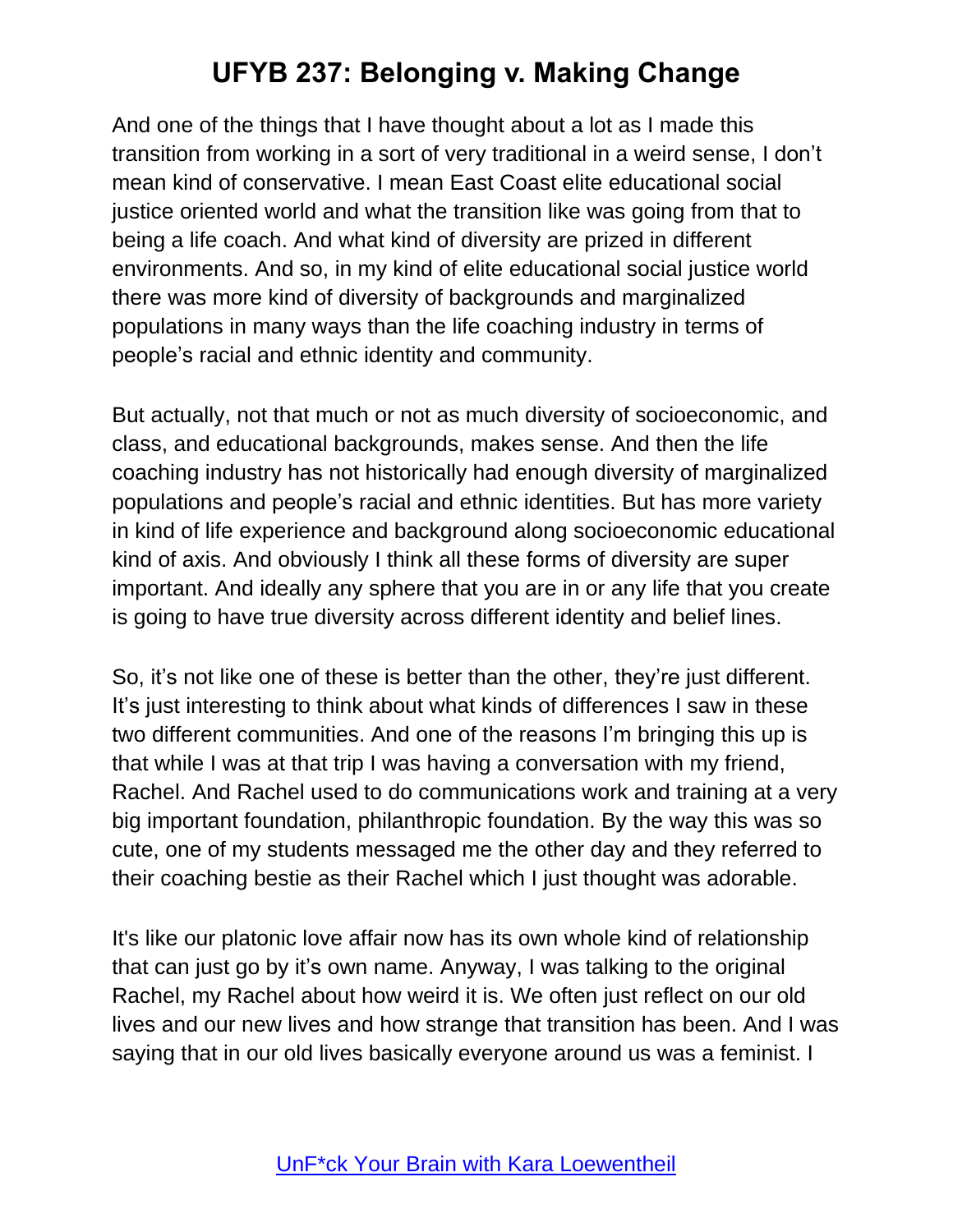went to Yale. Rachel went to Wellesley, we both worked at progressive non-profit organizations, I lived in Manhattan, she lived in Brooklyn.

Most of us people around us shared our political beliefs, they knew what feminism was. They identified as feminists whether they were people of every gender identity and if they didn't identify as a feminist it was usually because they had a more radical political analysis. And thought that the feminist movement was too mainstream, too white, too co-opted, whatever. So, the people who weren't feminists were like, "Yes, because I'm more leftist and more radical than feminist." Not, I'm to the right of it. So that was kind of our world and then we became life coaches.

And I was in the reproductive rights movement especially, particularly so there. And then we became life coaches and most of the people we encountered did not identify as feminists. And my experience was some people knew what a feminist was but they had negative associations with feminism. You know the stereotypes about feminists being angry, or hating men, or whatever these stereotypes are. And I could do a whole other podcast on that. And then some people saw feminism as political and they didn't see themselves as political so they didn't see themselves as feminists.

Some people just had literally basically never heard of feminism. They probably had heard the word one or twice or read it in an article but they just never even really given it any thought, not even enough thought to have a negative opinion of it. Or some people had heard of it but they were sort of like, that's not for me. That's not for people like me, for whatever reason, whether because they're from a community of color, that had been historically marginalized by the feminist community.

Or it just seemed that's for white people, that's for rich people, that's for women with graduate degrees, that's for women who hate men, that's for lesbians, whatever, all of these stereotypes about feminism. So, the point being, very different world we were going into. And now six years later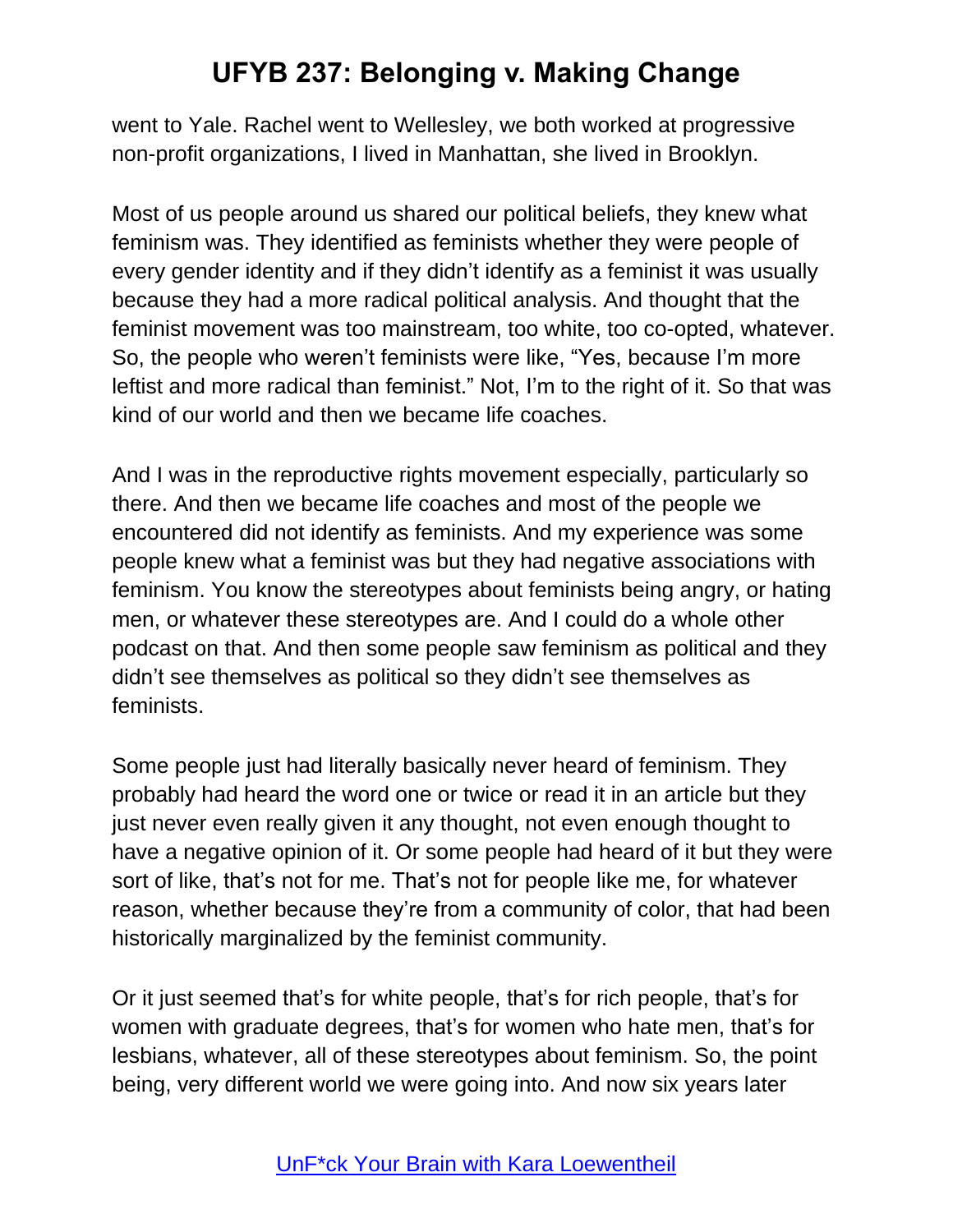having been a coach in this industry and sort of risen to the top of the industry and been in this field, in this space, it's really clear that I think being in the spaces we are in has changed the conversation.

I see so many more coaches in the spaces that I have been active, and prominent, and loud in, talking about the patriarchy, talking about feminism. Or even not using those words specifically but talking about the socialization that women get, focusing on how to help women feel empowered, how to help women throw off social expectations.

I think it pops up everywhere all around me now in the life coaching industry, both with coaches who strongly identify as feminists and coaches who never use that word but are teaching their students to think about what they have been taught because they have been perceived as and socialized as women. Now, obviously I'm not taking credit for all of that. I'm not saying that I, or Rachel, or any specific person did all of that. But I also know it's true that just by being myself and being in these spaces, I have had some influence on some of these coaches.

I have gotten DMs telling me that. I have taken people through my certification. My colleague, Brenna O'Malley talked on the podcast about kind of being introduced to feminist concepts through getting to know me. And it was such a powerful realization for me when I was talking about this with Rachel and we were sort of like, "I really think that us being who we are and being willing to go into this whole new space with all these new people who didn't already agree with us, who work different from us. And bringing this message here has really impacted so many people."

So, this really crystallized to me the ways in which the desire to make change and the desire to belong can be in tension with each other. So, from the thought work perspective, I have to say of course that belonging is not a circumstance. It's a thought we like to have. I belong. I fit in. I'm just like these people. We have a lot in common. And when we think that we create a feeling. And we might call that feeling different things. Some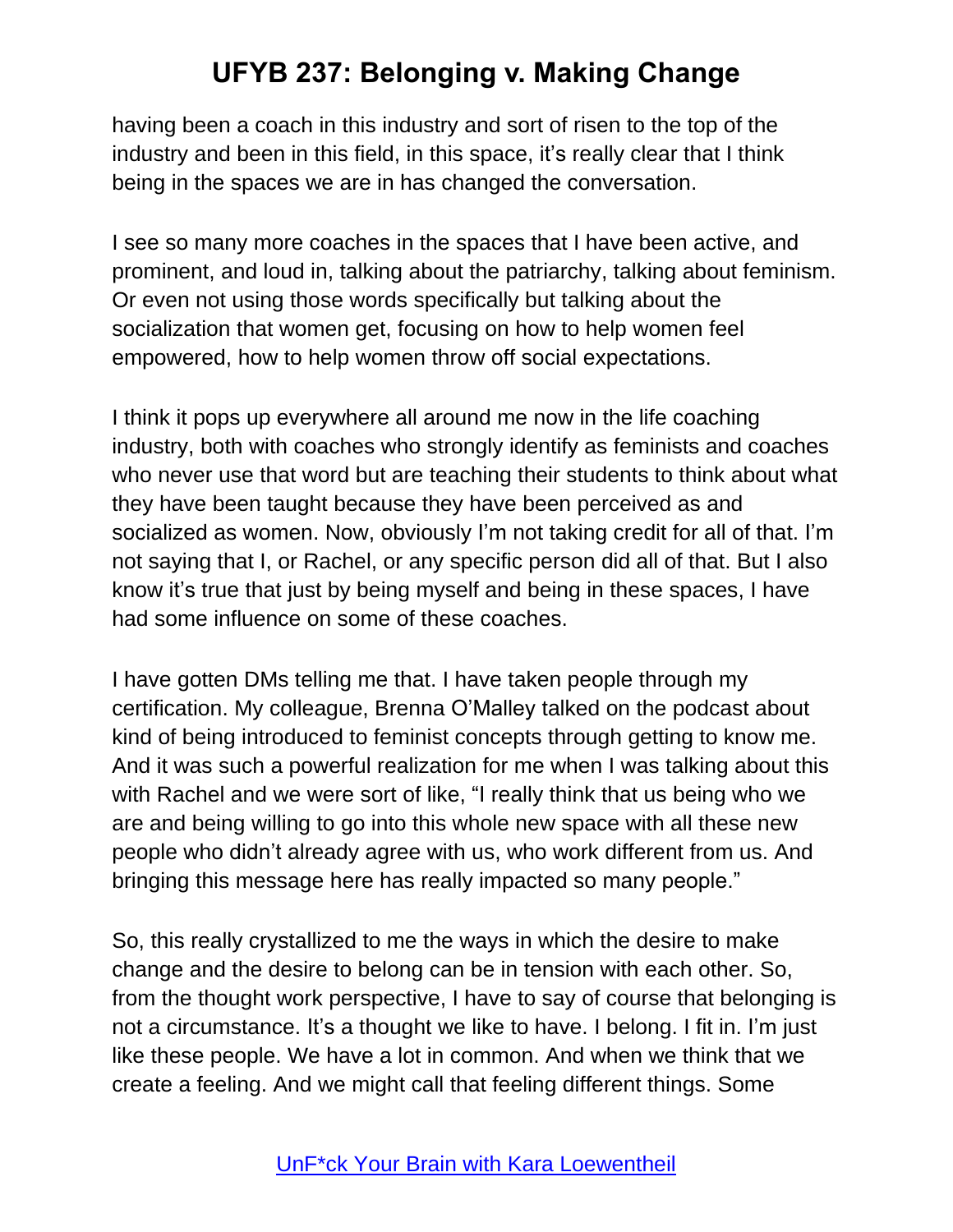people might call it connection. Some people might call it safety. Some people might call it love.

But bottom line, disclaimer, belonging is not a circumstance, it's a thought, creates a feeling we want to have. And I have done episodes before about loneliness and the emotion of belonging and connection and how to create those. But you may not be able to do that perfectly right away. And I want to talk about the benefit of being willing to strike out on your own anyway because if you think about it, the way to a 100% belong is to be the same as everyone else, to stay with people just like you and to never venture outside of your group.

But if you stay only where everyone already thinks like you then you can't actually make much change because the whole price of making change is losing that full belonging and that full agreement. And in order to change hearts and minds you have to go find hearts and minds that don't always agree with you. I really want you to think about that because especially those of us who are in the change making business I think we want to change hearts and minds but we also want to never feel rejected while we're doing that.

We want to just feel safe, and belonging, and accepted even while we're somehow changing people's beliefs. And that doesn't happen. That doesn't go together. And some of us are doing this as a career but even if you're not a politician or a social justice lawyer, or a life coach, or whatever, there are places in your life that you want to change people's minds, where you want to persuade people to see your side of something or to support a cause you care about.

And yet you don't want to feel rejected, or different, or disconnected. And you don't want other people to disagree or disapprove of you. And so today I just want to invite you to notice that I'm not sure that really works as a set of priorities because if you really want to create change you have to be willing to go outside of your comfort zone. And I want to be clear that I'm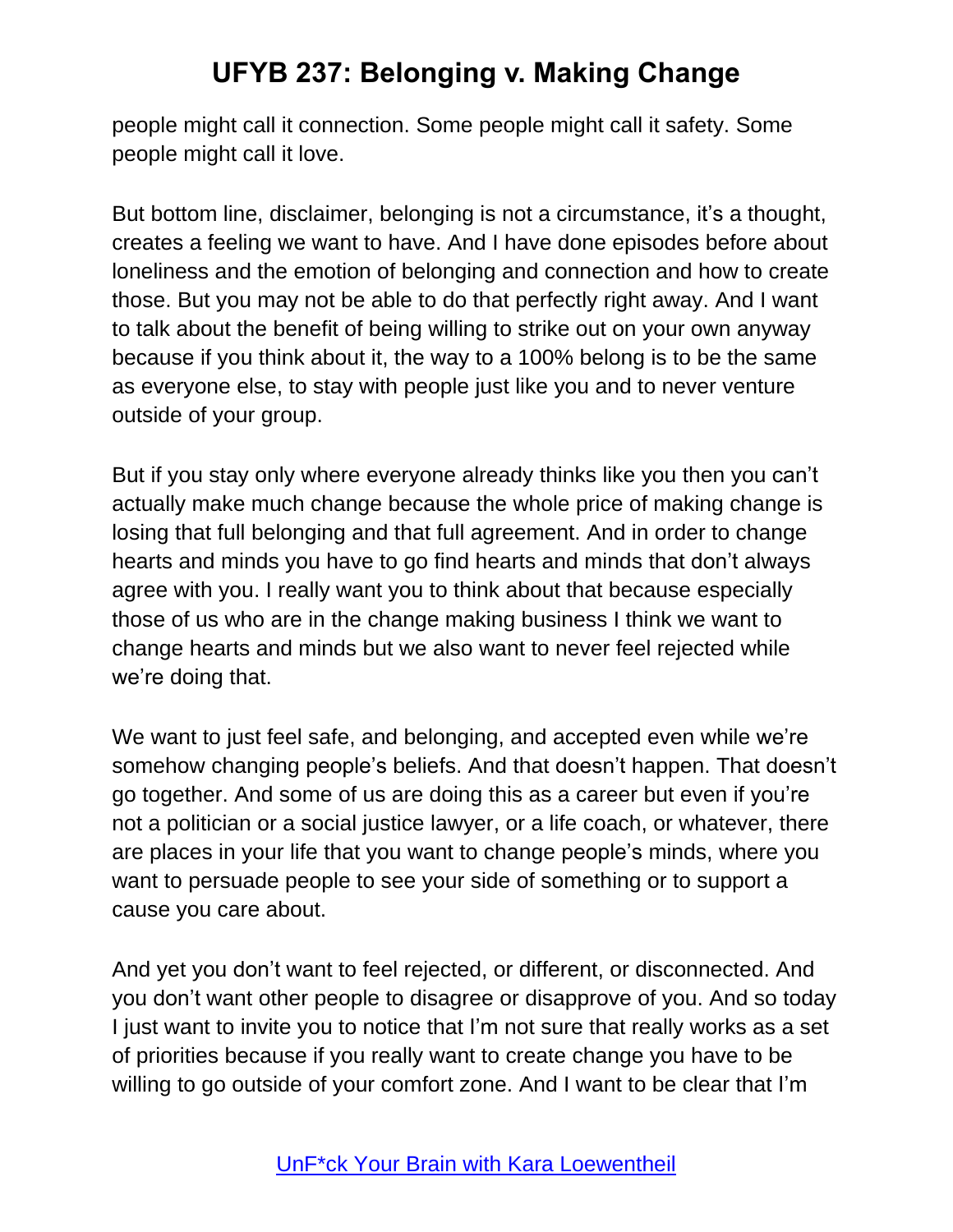not saying anyone should do this. Some of us have no interest in doing this and that is totally fine. I do not think everyone needs to be out constantly trying to change the world.

And depending on your identity and background there are different risks and benefits and costs to standing out, to trying to go into a community that hasn't met as many people like you or doesn't know as many people like you. That's not always physically as safe for some people than others. So, none of this is you should do anything. But if you are wanting to change people's minds and to change the world I think you have to think about how willing you are to be among people who are not entirely like you. And to be among people where you don't agree with all their opinions.

And to be among people who don't already share your beliefs, and values, and world view because there can be a weird insularity to some corners of any kind of world. But I have come from the social justice world myself so that's where I'm the most familiar, someone who worked in social justice organizations for a decade or more before I became a coach. I have done direct service work. I have done legal work. I've been on boards of national non-profits. And those communities are full of amazing people doing amazing work and I felt like I belonged to them when I was in them.

And I, for me personally I am absolutely sure that I would not have had the impact that I have had now if I'd stayed in that world where I was just one of many people who had the same opinions and beliefs. And again, I think the work that any community is doing to try to make the world better is super important. So, this isn't saying that everyone who does social justice work should change and take my approach. We need people who do stay in communities, and build community networks, and build community power, and build community action.

So again, none of this is to say what everyone should do. But if you are someone who like me, feels called to having a different conversation on a different stage with a different group of people I want you to think about the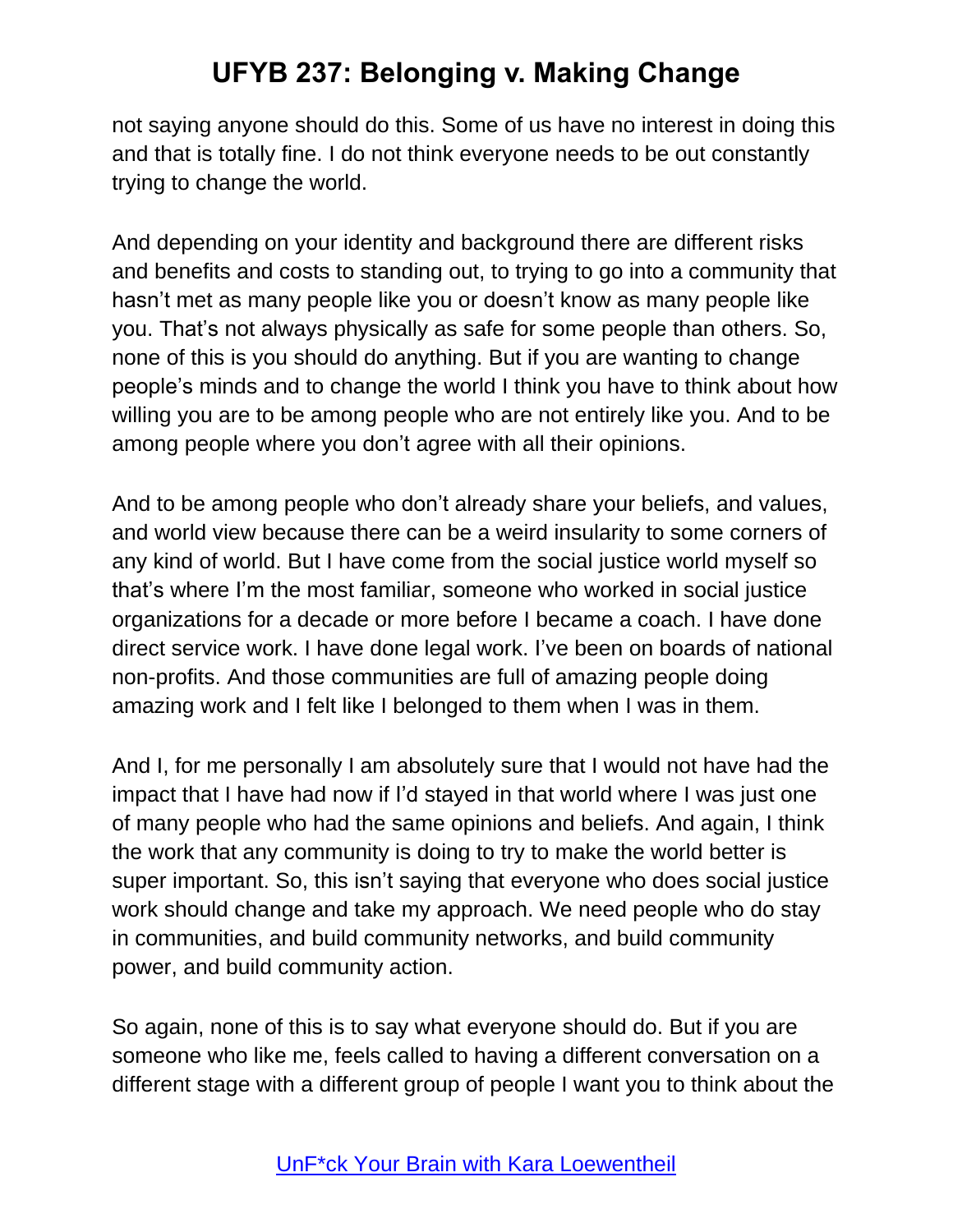costs of trying to maintain belonging and shared identity above what you may be called to do or create. If I had stayed attached to the identity of a social justice advocate and stayed in that world I'm sure I would have done satisfying and important work but I think I would have just been one of many. I don't think I would have had the impact I'm having now. That's just for me and my journey.

So, this only applies to you if you feel similarly called to step outside of whatever your safe identity and community is for you. And that could be the opposite of mine. This is so personal. But taking that step for me, being willing to leave the kind of perceived safety of being in community with people where I knew what I was supposed to believe and we all shared the same opinions, or at least we all pretended to. This is where I have been able to meet and learn from and influence women so completely different from me.

And I have zero doubt that I will have indirectly and direct, I have touched directly so many women's lives through my work. And my work also speaks to people who maybe don't agree with everything I say. But there is people who won't even hear this work from me but they're able to hear the influence and impact I've had by sharing my ideas and my beliefs with other coaches and people in my coaching world who can then speak to their communities in a way that they understand it.

And I have zero doubt that I will have indirectly touched and changed so many more lives as a result. Because for myself personally I have made so much more of a difference in the world that I don't think somebody else would have made in the same way. By leaving the identity in that community I was in and venturing into this hilariously weird and mind blowing world of life coaching on the internet.

And that gave me the opportunity to create a different sense of belonging, to learn how to connect and belong among my new peers in my new world to be able to feel and create belonging in my old world, in my new world,